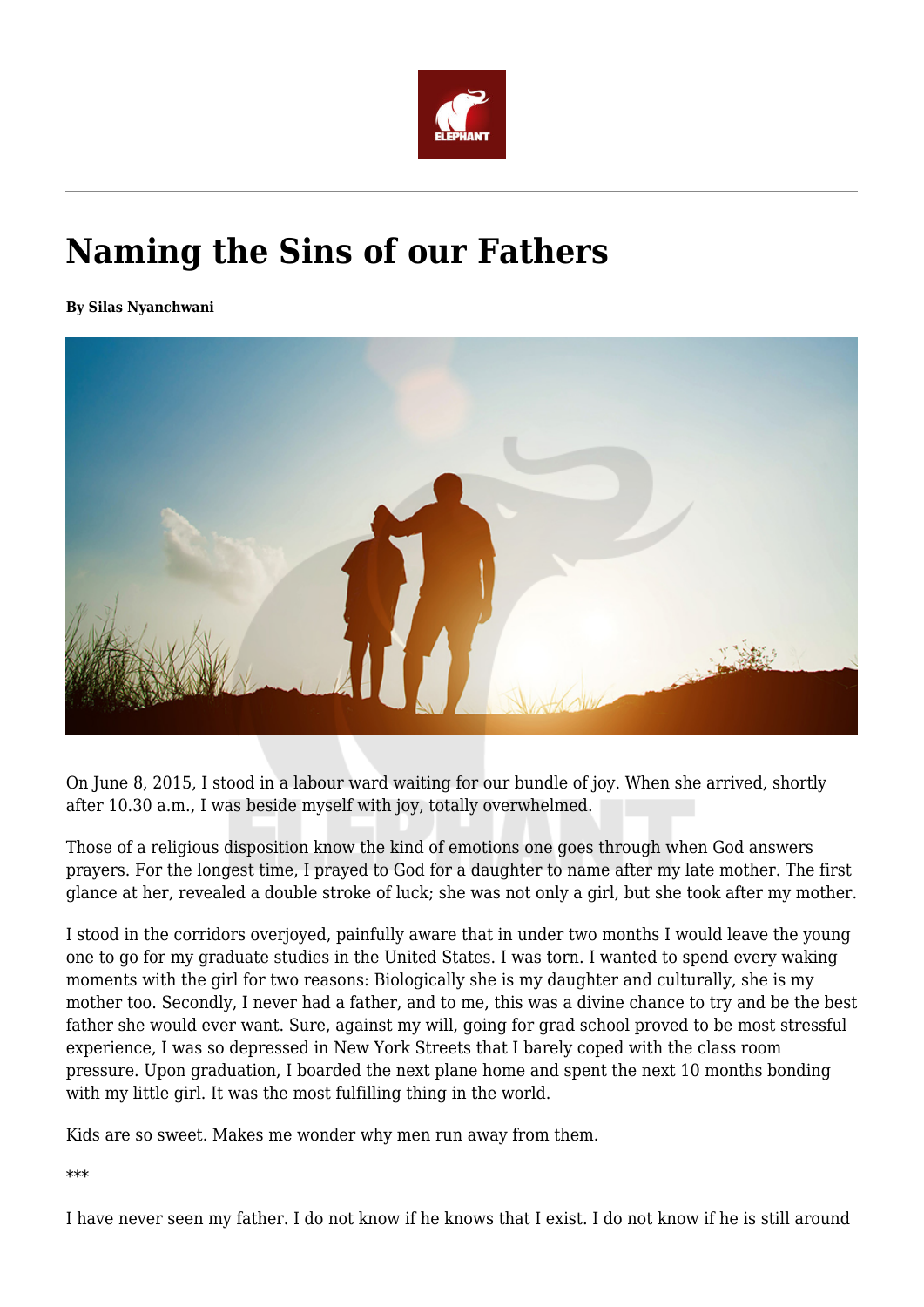or he died a long time ago. Whether he is still in active employment or long retired. I do not know if I have other stepbrothers and sisters, and God-forbid, if our paths have ever crossed, without recognising our common bond.

As a reckless teenager, I once angered and offended one of my guardian aunts. Minutes later she fished some photo of the purported father for a reason I have never known. He was tall, wearing those greenish-blueish suits. I do not remember the face, for I was angry and teary, but I remember a benign smile that revealed nothing.

I have managed to numb any feelings towards the old man. I decided to live with the fact that I will never know my paternal heritage. Whether they had murderers in the family, a history of suicide, or any genetical disorder that shows up every third generation, that I somehow escaped, but may recur in my children or grand-children is something time will tell.

If not for that photo, I will never have bothered with the thought of my father. But that photograph planted an element of doubt, and every other day I dream of some demon possessing me to pay for a want-ad in a newspaper or embarking on search for him.

Indeed, those wakeful nights, when my insomnia gets in the way, which is far too often, I do think about him.

Why did he leave? I want to assume that I tick all the boxes. I am everything an African father would have been proud of: My report form was always impressive, I made it to the best university in Kenya and a top Ivy League university in America. I married in good time and there is a granddaughter to parade. Stuff that most parents cherish. Why did he leave?

In those idle moments, like when stuck in Mombasa Road traffic with a dead phone, I imagine tracking him down to a village, maybe he is in a drinking den, maybe he found Jesus and is now a church elder…Or he died long time ago, and in that eventuality, I will have closure. Chances of making that resolve are closer to nil and zero.

\*\*\*

My father was a baby boomer. Kenyan baby boomers, have been a spectacular failure. Certainly, there are decent and noble men from that generation, but if they were a class, they would be Dgrade. And this is not because my father took off.

Despite the gift of formal education, exposure, travel, and interactions with the outside world beyond their ethnic enclosures, the men from this generation have been underwhelming. Nobody summed up who they are better than Laureen Wesonga, a Chevening Scholar,

*"I call them(the) independence generation, they are petty, they are greedy, they are insecure. Woe unto you if you are younger, smarter (and female), am like who traumatized this lot? And it doesn't help that they are running the country at the moment. That's why our country is an orgy of pettiness, incompetence, general mediocrity. That's why there is a hostility to intellectual investment and output."*

My father's generation has contributed virtually nothing meaningful to the country, whether politically, intellectually or economically, other than pillage, obnoxious if primitively grabbing and accumulation of wealth. Young people now have arrested development because the elders ate the food even made for babies.

Most of them still hold positions of power and influence in various institutions, which they run like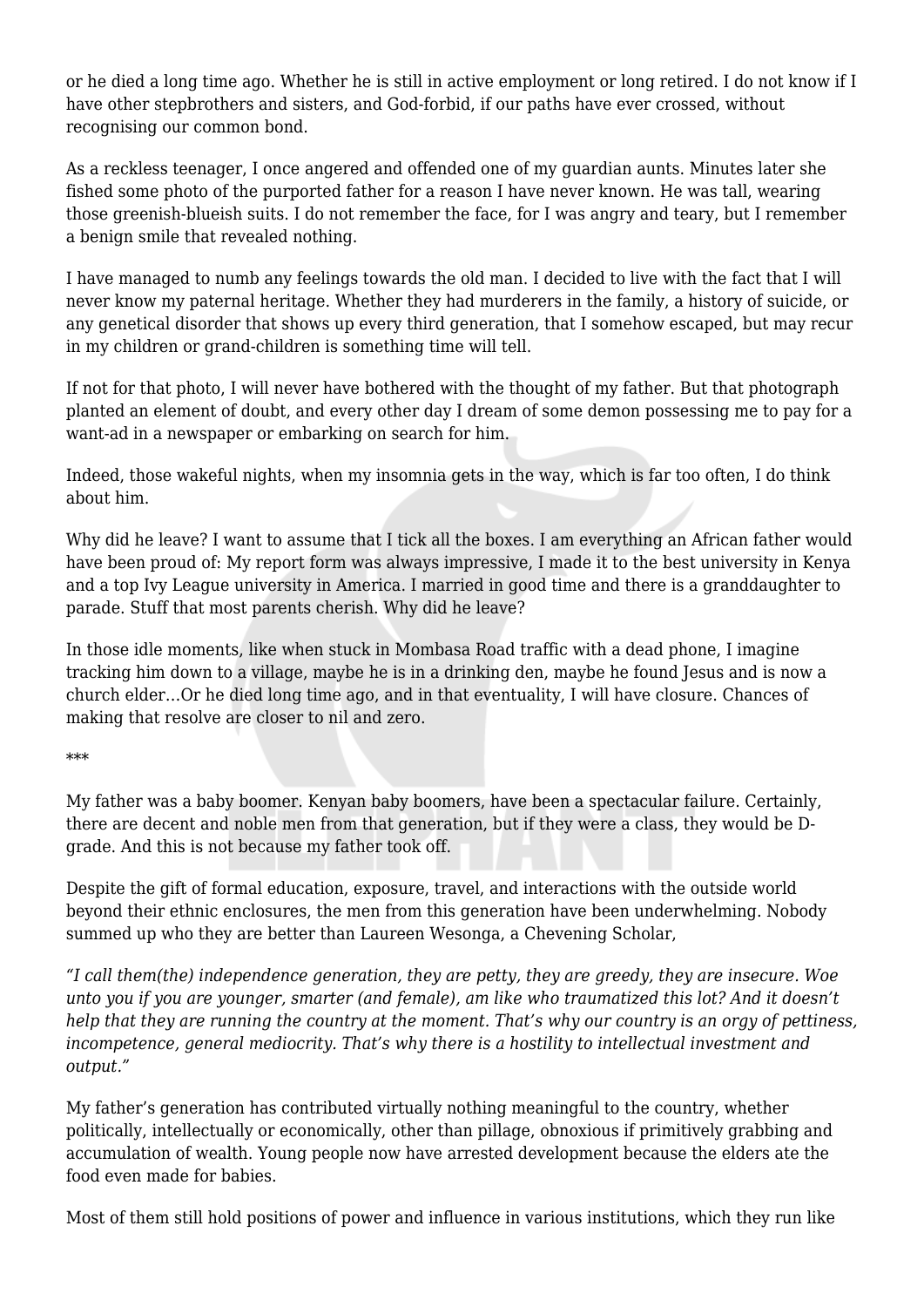their personal fiefdoms, giving young people no chance whatsoever to prosper. It is this generation that imposes a fine Sh 5,000 to graduate job seekers who are yet to start their Higher Education Loans Board payments. It is the generation that requires young job seekers to spend KSh 5,000 in useless paper work as a perquisite when seeking government employment. The generation that is likely to deny a woman a job or a promotion because she said NO to their advances, and just as quick to unethically promote an undeserving one who cooperated. And this is the same attitude they approach fatherhood. Some were reckless drunks. Some married two or three wives when they could not sustain the one.

Amoral. Unethical. Disgusting.

In the circa 1980s, men could scatter their wild oats and disappear. Today, you will not run away from Child Support, however far or fast you run. Courts, tabloids, bloggers and social media will hold you accountable. Absentee fathers live in mortal fear of the law catching up with them.

Some of us were unlucky to have grown up without our fathers, even though we turned up fine. Or did we?

What was worse, was having a father who was absent emotionally. As a bare minimum, children expected of their fathers: the provision of the basic life needs like school fees, being present and the occasional pat on the shoulder. Visiting us in school, buying a gift was more than enough. All we needed.

The generation of our fathers came in three shades: The loving, generous and kind (a few and far between). Secondly, were the patriarchal tyrants who respected neither their wives nor their children (their daughters eloped at the earliest opportunity, if only to be safe and sons ran away from to the nearby town for menial jobs) And thirdly, were the colourless and incompetent, who left their wives to do all the parenting (quite a pathetic lot, mostly married a second wife, or kept a mistress abandoning their first family).

There is nothing to say about cool and responsible fathers.

But the latter two, let's unpack them.

I have talked to a good number of friends on how the relationship with their fathers is shaping or has shaped their attitude to life and especially towards parenting.

It is surprising how dissatisfied most people are towards their fathers (I have two rare cases where people are dissatisfied with their mothers, but that is for another day). I know a few who have had to physically confront their fathers for continuously being abusive, disrespectful and violent towards their mothers. They drew the line, curses notwithstanding, and held their old men by the collars and gave them a piece of their mind.

There are fathers who did bad things because of ignorance. But more annoyingly were those who knew better but still run away, or those who stayed, but were abusive and the only memories we can conjure of them are the dark days they put us through. Most of my peers never quite forgave their fathers or are very ambivalent towards them.

Women who grew up with abusive fathers are very skeptical of men and can be unduly cautious. Men, either chose to be the exact opposite of their fathers, or the trauma of the abuse leads them into alcoholism, violent behaviour and seeking cheap sex to fill the void left by the father's folly.

But to decide to chart a different path from your father's requires a higher cognitive ability to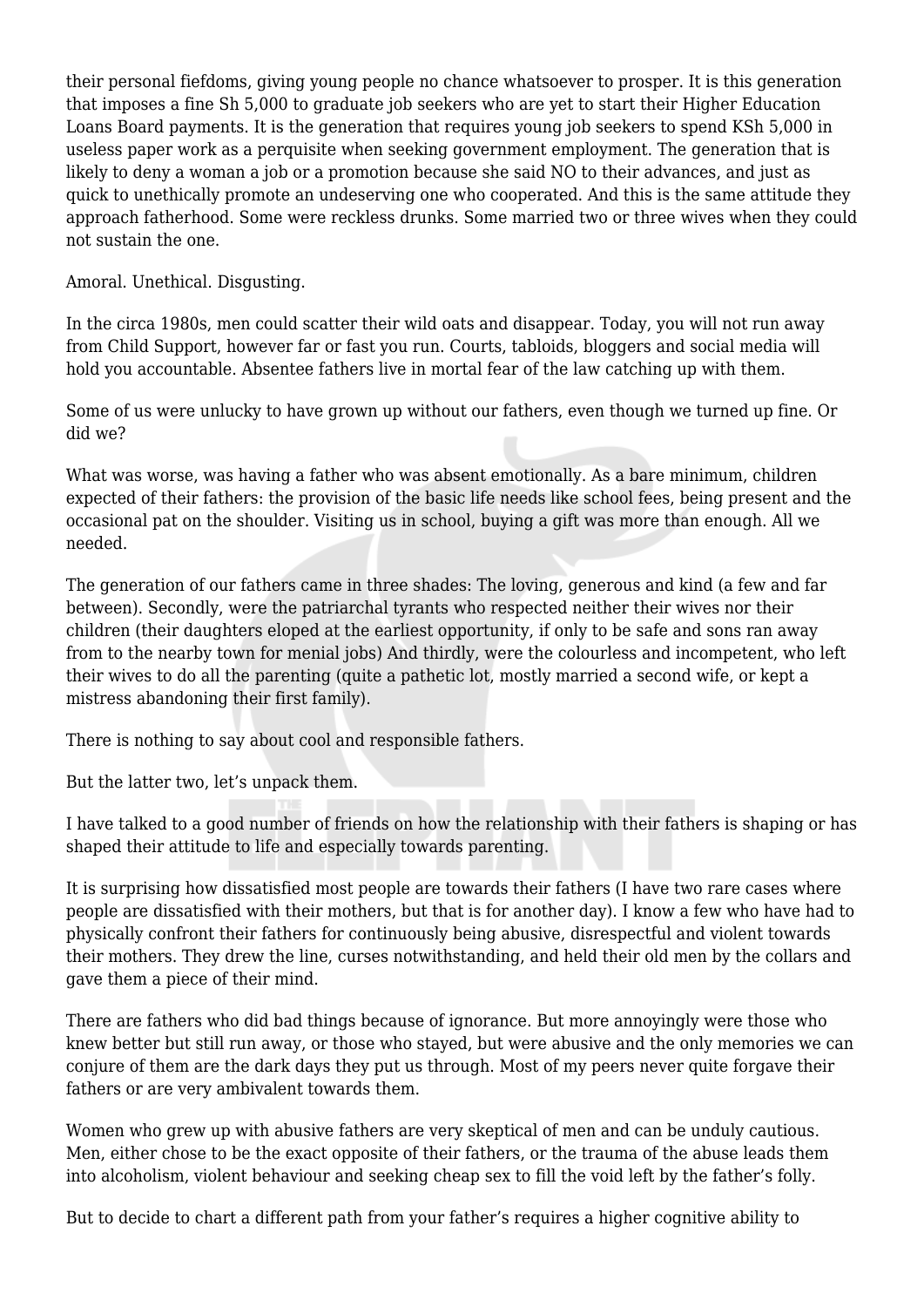forgive the old man and to learn from his wrongs.

My peers, those with a basic university degree and those who aspire to a quiet middle-class life are doing things differently: Most are opposed to violence against women. Most love their children and lately, the sex of the child is not an issue, unlike in the past where giving birth to a daughter was deemed a sign of weakness in some cultures, like where I come from.

Certainly, my generation has been gifted with hindsight, unlike our fathers who grew up under the worst possible circumstances. Women of our generation are enlightened, know better and hardly want to settle for less. We are almost equal and many actually bring the bacon home.

Most women I have spoken to who grew up with abusive fathers always sympathise with what their mothers had to go through. And want to lead different lives: they are assertive, ambitious, keen to have their money and property, just in case a man goes beast mode on them. They expect us men to provide in the traditional sense, but they are not entirely dependent on men. They have backups in chamas, in churches as well as private and secret investments. Their ability to pull resources quickly, means they acquire a head start over their male counterparts.

Women learnt from the tribulations of their mothers and took charge of their lives. Many men never received guidance or the security of inheritance from our fathers and we stumble and falter a lot. We have hardly any role models to look up. Religious leaders lost their moral voice. Politicians have nothing to teach us, but to steal, grab and be stupid, generally.

## \*\*\*\*\*\*

Our fathers were born somewhere between the Second World War and during the struggle for independence from the British colonialist. They were too young to be victims of the British brutality but growing up with absentee parents took its toll on them. They went to school in the independent Kenya. School was designed to prime them up to work in factories and the corporate sector, a drastic change from the agrarian way of life, that they grew up under.

They grew up knowing that the place of women was in the kitchen. They grew up knowing that children were merely a source of labour.

After the independence of Kenya, the world was gripped in a meaningless Cold War that consumed another 30 years of neo colonialism with different actors. The Cold War period gave birth mediocre and cognitively challenged dictators, propped up to oversee several countries. They suppressed freedoms, especially academic freedom. Anyone who subscribed to a contra ideology to that of the paymasters' paid the ultimate price. In late 70s and early 1980s, a collective of university intellectuals were forced into exile. They included reputable scholars like Ngugi wa Thiong'o (ironically settling in the Capitalist West, when he was accused of being a socialist), Micere-Mugo, Korwa Adar, James Ogude, Nixon Kariithi, Job Kibii among others. They left a huge intellectual gap that was filled with cowardly conformists.

So, our fathers grew up suppressed and repressed. By the time they were coming of age, President Moi had taken over and an attempted coup had turned him into him a dictator who ushered in a totalitarian chapter. The impact of living in a one-party regime turned our fathers into cowardly, insular and extremely selfish individuals with self-enrichment as the only goal. They have a zero sense of accountability and responsibility whatsoever. They are guided by base instincts, hardly proactive but very reactive to any perceived threat to their dominance. They want to grab all the land, even riparian zones. They have mismanaged public institutions raiding coffers and channeling the loot to private facilities they own, to profit from the provision of essential services such as